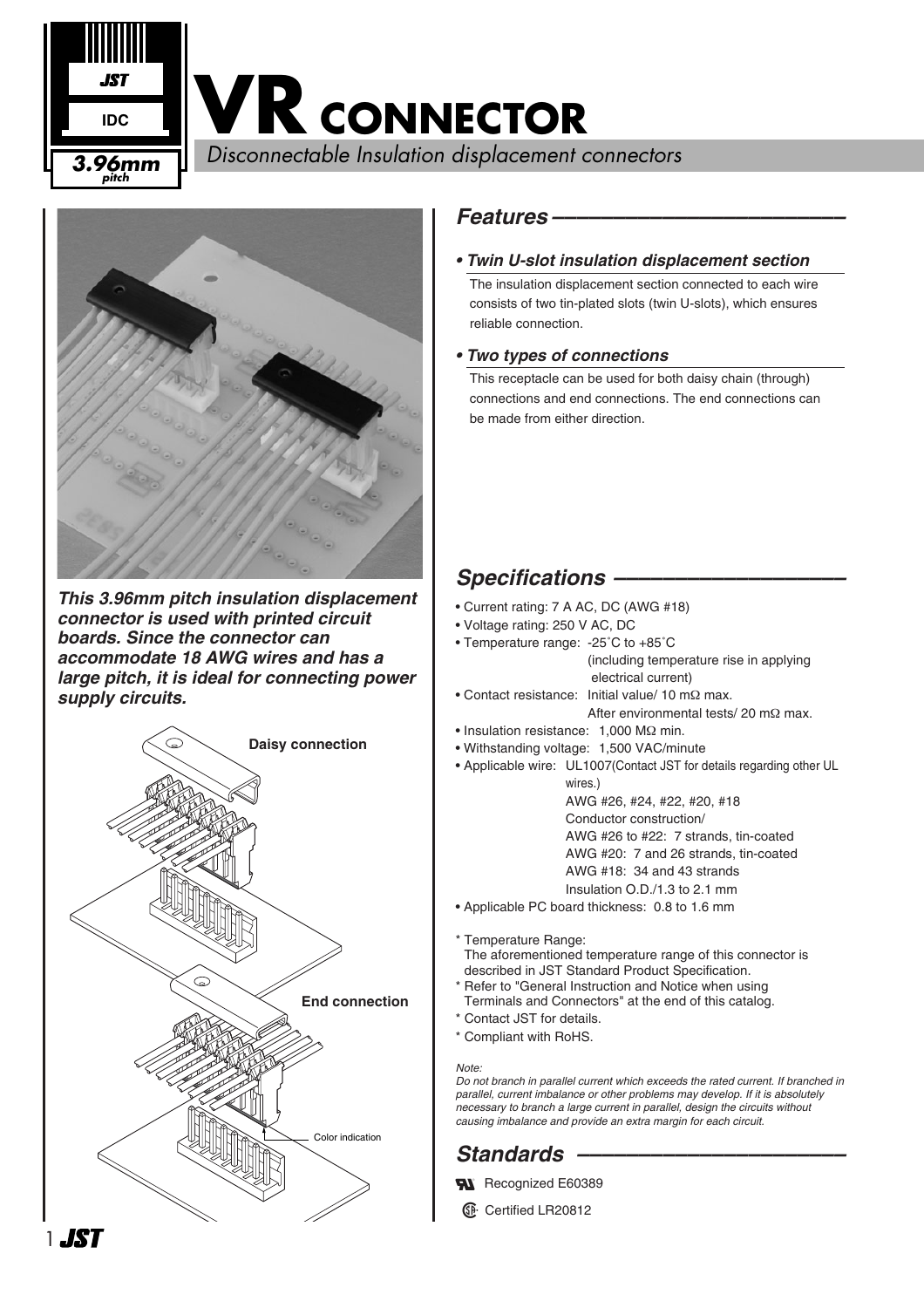# **VR CONNECTOR**

#### *Cover –––––––––––––––––––––––––––––––––––––––––––––––––––––––––––––––––––*



5.94

| Cir-<br>cuits  |                       | Model No.               |                      | $Q'$ ty / box |  |
|----------------|-----------------------|-------------------------|----------------------|---------------|--|
|                | For end<br>connection | For daisy<br>connection | Dimensions A<br>(mm) |               |  |
| $\overline{2}$ | <b>VRC-02E</b>        | <b>VRC-02D</b>          | 7.92                 | 1,000         |  |
| 3              | VRC-03E               | <b>VRC-03D</b>          | 11.88                | 1.000         |  |
| $\overline{4}$ | <b>VRC-04E</b>        | <b>VRC-04D</b>          | 15.84                | 500           |  |
| 5              | <b>VRC-05E</b>        | <b>VRC-05D</b>          | 19.80                | 500           |  |
| 6              | <b>VRC-06E</b>        | <b>VRC-06D</b>          | 23.76                | 500           |  |
| 8              | <b>VRC-08E</b>        | <b>VRC-08D</b>          | 31.68                | 250           |  |
| 10             |                       | <b>VRC-10D</b>          | 39.60                | 200           |  |
| 12             |                       | <b>VRC-12D</b>          | 47.52                | 200           |  |
|                |                       |                         |                      |               |  |

Material Polyvinyl chloride, UL94V-0 (black)

*RoHS compliance*

*Note:*

*1. The use of this cover keeps the terminated part from dust.*

*2. Contact JST if cover is required.*

#### *Receptacle –––––––––––––––––––––––––––––––––––––––––––––––––––––––––––––––*



|                | Model No.                  |                    |                  |                    | Dimensions (mm)     |                |       |               |
|----------------|----------------------------|--------------------|------------------|--------------------|---------------------|----------------|-------|---------------|
| Cir-<br>cuits  | AWG #26<br>(natural/white) | AWG #24<br>(black) | AWG #22<br>(red) | AWG #20<br>(brown) | AWG #18<br>(orange) | $\overline{A}$ | B     | $Q'$ ty / bag |
| $\overline{2}$ | <b>02VR-6S</b>             | 02VR-4K            | 02VR-2R          | 02VR-AN            | 02VR-BO             | 3.96           | 7.92  | 2,000         |
| 3              | 03VR-6S                    | 03VR-4K            | 03VR-2R          | 03VR-AN            | 03VR-BO             | 7.92           | 11.88 | 1.000         |
| $\overline{4}$ | 04VR-6S                    | 04VR-4K            | 04VR-2R          | 04VR-AN            | <b>04VR-BO</b>      | 11.88          | 15.84 | 1.000         |
| 5              | <b>05VR-6S</b>             | 05VR-4K            | 05VR-2R          | 05VR-AN            | <b>05VR-BO</b>      | 15.84          | 19.80 | 1,000         |
| 6              | 06VR-6S                    | 06VR-4K            | 06VR-2R          | 06VR-AN            | <b>06VR-BO</b>      | 19.80          | 23.76 | 1,000         |
| 8              | <b>08VR-6S</b>             | 08VR-4K            | 08VR-2R          | 08VR-AN            | <b>08VR-BO</b>      | 27.72          | 31.68 | 500           |
| 9              | 09VR-6S                    | 09VR-4K            | 09VR-2R          | 09VR-AN            | <b>09VR-BO</b>      | 31.68          | 35.64 | 500           |
| 10             | <b>10VR-6S</b>             | 10VR-4K            | <b>10VR-2R</b>   | 10VR-AN            | <b>10VR-BO</b>      | 35.64          | 39.60 | 500           |
| 12             | <b>12VR-6S</b>             | <b>12VR-4K</b>     | <b>12VR-2R</b>   | 12VR-AN            | <b>12VR-BO</b>      | 43.56          | 47.52 | 250           |
| 15             | <b>15VR-6S</b>             | 15VR-4K            | 15VR-2R          | 15VR-AN            | 15VR-BO             | 55.44          | 59.40 | 250           |
|                |                            |                    |                  |                    |                     |                |       |               |

Material and Finish

Contact: Brass, Copper-undercoated, tin-plated (reflow treatment) Housing: PA 66, UL94V-2

*RoHS compliance This product displays (LF)(SN) on a label.*

*Note:* 

*1. In addition to mating with the VR headers, the VR receptacle will also mate with VH and VS headers.*

*2. Color indication is shown by a line on each receptacle.*

*<For reference> As the color identification,* 

*the following alphabet shall be put in the underlined part.*

*For availability, delivery and minimum order quantity, contact JST.*

#### *ex.* **02VR-6S-**

*standard color AWG#26: S…natural (white), AWG#24: K…black, AWG#22: R…red, AWG#20: N...brown, AWG#18: O…orange, TR…tomato red E…blue M…green*